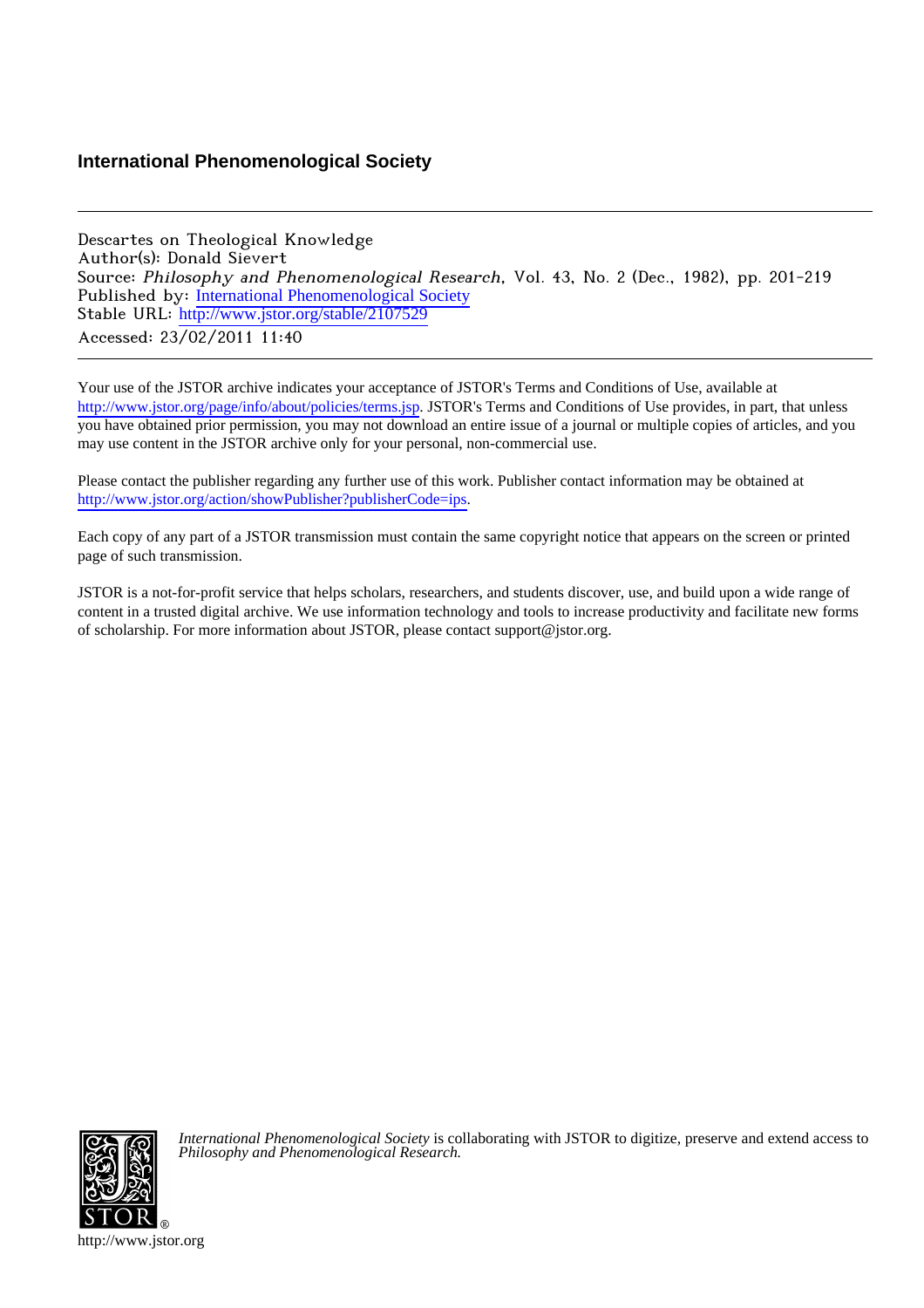# **Descartes on Theological Knowledge**

**DONALD SIEVERT University of Missouri - Columbia** 

**Arnauld charged Descartes with circularity in his theological proof.' I argue that Arnauld was correct. I also make suggestions about why Descartes fails to see the circularity. Both points are important. Many are uncomfortable with the view that Descartes' system is circular. They do not see how Descartes could make such a mistake. I think one should not presume either that his system is or is not circular. If, as I do, one argues that the system is circular, then I think it is also important to try to explain how Descartes could lapse into such an error.** 

**The theological proofs of the third and fifth meditations appear to be quite different. Yet there is a structural similarity between them: both aim to establish a correspondence between the idea of God and God Himself. Establishing that some of our ideas accurately represent things outside the mind is a major point of the Meditations. Establishing such correspondence in the theological case is both an instance of this point and, as Descartes orders the situation, a prerequisite for establishing it in other instances.** 

**Arnauld is strikingly blunt when he raises the circularity problem. Gassendi raises the same kind of consideration in a more muted way. See HR, II, 152.** 

**A survey and critical discussion of attempts to rescue Descartes from the charge of circularity may be found in T. Attig's "Descartes and Circularity: The Precipitous Rush to Defense," The Modern Schoolman, Vol. LIV, No. 4, pp. 368-78. Still more recently, J. Van Cleve in "Foundationalism, Epistemic Principles, and the Cartesian Circle", The Philosophical Review, Vol. LXXXVIII, No. I, pp. 55-9i and M. Wilson in Descartes (London and Boston: Routledge and Kegan Paul, 1978) have discussed difficulties with the traditional rescue efforts. They have also offered alternatives and pointed the discussion in new directions.** 

**The Philosophical Works of Descartes, ed. and trans. by E. S. Haldane and G. R. T. Ross, z vols. (New York: Dover, 195 5), II, 92 and Oeuvres de Descartes, ed. C. Adam**  and P. Tannery, 12 vols. (Paris: Cerf, 1897-1913), VII, 214. Hereafter I shall refer to **these works as HR and AT; subsequent references will be to Volume I of HR unless otherwise noted by 'II'.**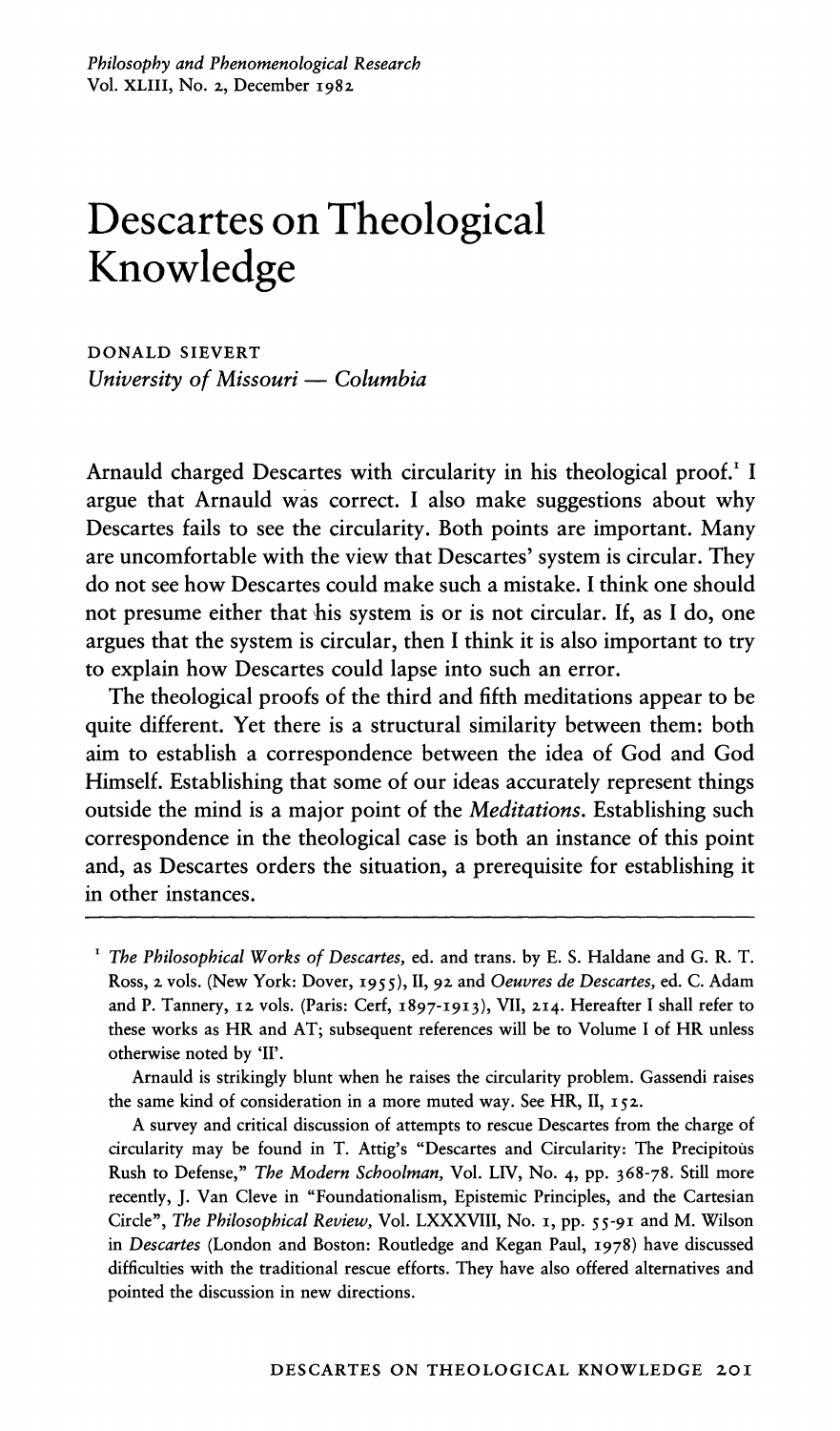**One of the obstacles to success is Descartes' insistence that one not take for granted claims that ideas represent things. Another is Descartes' frequent contrasting of how things are in his mind with how they might be outside the mind. By means of the demon possibility, for example, he tells us two things: that he might retain his commitments to the existence of a physical world corresponding to some of our simple ideas and his commitments to the truths of mathematics; and that he might be wrong on both counts. In proving that the idea of God accurately represents an existing God, Descartes must, if consistent, respond to these two features of the demon possibility.** 

**At least at times, Descartes sees clearly that the way in which he draws the idea-thing distinction, and the way in which this distinction figures into his doubt, enables one to doubt that the idea of God corresponds to something outside the mind. He makes this point most sharply in the fifth meditation. There he goes so far as to raise the objection that a connection among the ideas composing the complex idea of God does not determine anything about what the idea purports to represent. In the third meditation, Descartes is aware of the point of the objection: he aims to prove, and thus not assume, that the idea of God is caused by something outside his mind. He also responds to his earlier doubt about claims so compelling as mathematical ones by introducing the natural light. Descartes believes he meets successfully the earlier doubts. I do not.** 

**The reason he believes his proofs are successful is that in the fifth meditation he maintains that doubts associated with the idea-thing distinction may be overcome by showing how the essence-existence distinction breaks down in the case of God. In the third meditation the use of the causal principles may look safe because of the conditional, neutral character of the principles themselves. Ironically, it is Descartes himself, by means of his insistence on the idea-thing distinction and attendant doubts (including his insistence on "doubting the indubitable") who sometimes sees the difficulties with his proofs. Yet he also seems oblivious to the difficulties at key junctures.** 

### **I. The Fifth Meditation Proof**

**I begin with the fifth meditation discussion because the issues are, I believe, clearest there: the proof, the objections, and the responses are clear and concise. They are also intermingled. So we need to look at several passages at the outset. The gist of the proof is as follows:** 

**(I) One cannot conceive of God except as existing. That is, existence is a necessary component of the conception of God. In**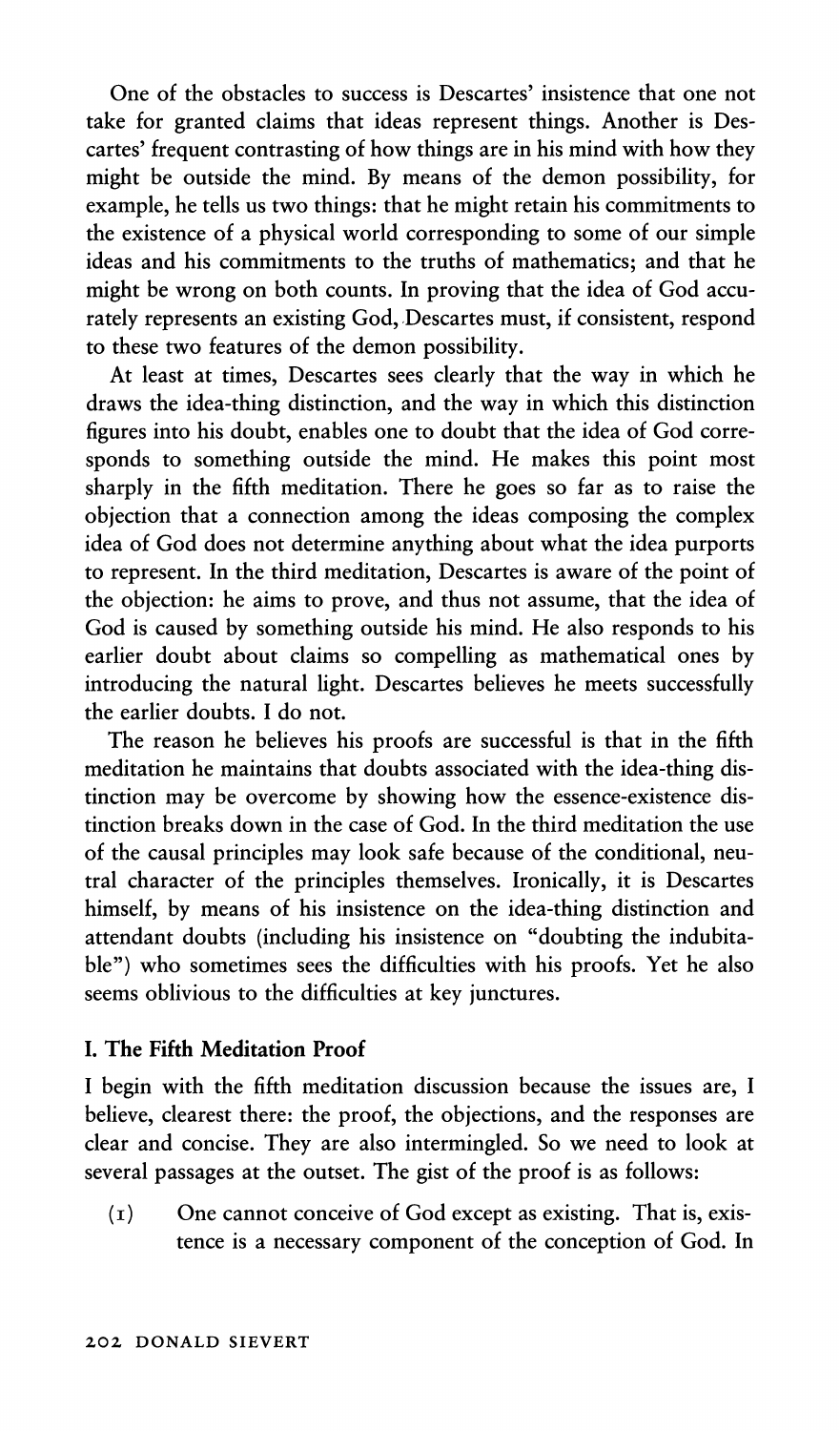**still other words: the idea of existence is necessarily connected with other ideas which, jointly, constitute the idea of God.** 

- **(z) Because of (i), we may say that existence is a part of the nature of God.**
- **(3) Thus God necessarily exists. (Cf. HR, i8o-8i; AT, VII, 65-66.)**

**Descartes imagines an objection to this proof:** 

**But although I cannot really conceive of a God without existence any more than a mountain without a valley, still from the fact that I conceive of a mountain with a valley, it does not follow that there is such a mountain in the world; similarly although I conceive of God as possessing existence, it would seem that it does not follow that there is a God which exists; for my thought does not impose any necessity upon things, and just as I may imagine a winged horse, although no horse with wings exists, so I would perhaps attribute existence to God, although no God existed. (HR, i8i; AT, VII, 66.)** 

**The views Descartes relies on in defending himself are relevant to the proof's success. So it will be helpful to look at what else he says about his conceptions and what he says in response to the objection just raised.** 

**About his conceptions, he says:** 

**I clearly see that existence can no more be separated from the essence of God than can its having three angles equal to two right angles be separated from the essence of a (rectilinear) triangle, or the idea of a mountain from the idea of a valley; and so there is not any less repugnance to our conceiving a God (that is, a Being supremely perfect) to whom existence is lacking (that is to say, to whom a certain perfection is lacking), than to conceive of a mountain which has no valley. (HR, i8i; AT, VII, 66.)** 

#### **About the objection, he says:**

**But a sophism is concealed in this objection; for from the fact that I cannot conceive a mountain without a valley, it does not follow that there is any mountain or any valley in existence, but only that the mountain and the valley, whether they exist or do not exist, cannot in any way be separated one from the other. While from the fact that I cannot conceive God without existence, it follows that existence is inseparable from Him, and hence that He really exists; not that my thought can bring this to pass, or impose any necessity on things, but, on the contrary, because the necessity which lies in the thing itself, i.e. the necessity of the existence of God determines me to think in this way. For it is not within my power to think of God without existence . . . though it is in my power to imagine a horse either with wings or without wings. (HR, i 8i-8z; AT, VII, 66-67.)** 

**Descartes makes numerous points in these passages and I shall divide those points into two groups, those having to do with our conceptions themselves and those having to do with the correspondence of our conceptions to things outside our minds.**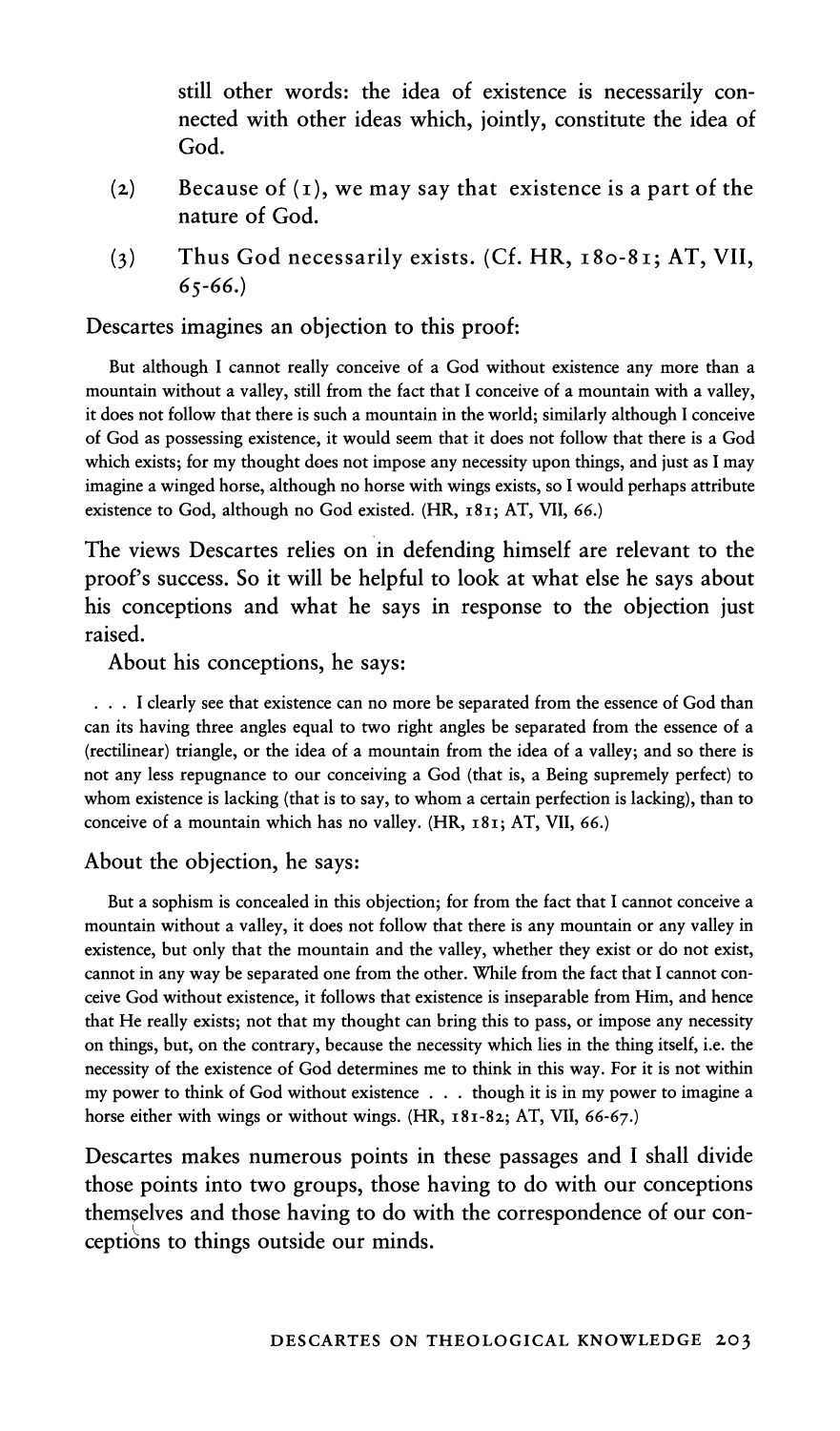**Descartes distinguishes between conceptions which can be varied and those which cannot be varied. The distinction parallels that between ideas which we do and do not assemble, respectively. For Descartes, conception is a mental activity which includes drawing an idea from**  what Descartes calls a storehouse of ideas.<sup>2</sup> In the mountain-valley, tri**angle, and God cases the conceptions cannot be varied: the ideas involved are so united that one cannot think one part of the complex of ideas without at the same time thinking of the other parts.3 One cannot draw the idea of God from Descartes' storehouse without thereby drawing with it the idea of existence. So, too, one cannot draw the idea of a mountain without at the same time drawing the idea of a valley. Connected siamese twins or barbells with the weights permanently attached would be appropriate analogues: one cannot have one of the relevant parts without having the rest of them. Further, we do not form these complexes of ideas. They are permanent residents of our storehouse without our having made them.** 

**Descartes contrasts such invariant ideas with ideas which are variable because of our role in making them. For example, we can create the idea of a horse with or without wings, with or without a saddle, with or without a rider, etc. Habit might lead us to think of such ideas as always connected, but both in principle and in practice we could vary these ideas. Here the analogue of drawings or models of objects which can be varied in accord with the different possibilities in question would be appropriate. The contrast between necessarily connected, and thereby invariant, complex ideas and variable ideas is central to the fifth meditation proof.** 

**The other important distinction is between those invariant complex ideas which include existence and those which do not. Only one invariant idea includes existence. It is the idea of God. It alone provides us with an example of such an idea; no other ideas both include the idea of existence and do so necessarily. When I speak of the idea of God as special, I shall have in mind its distinctive character of being both invariant and having existence as one of its components.** 

**We have seen Descartes provide four examples of complex ideas: the idea of a horse (with or without wings), the idea of mountains and valleys, the idea of God, and the idea of a triangle. The idea of a winged** 

**X Cf. HR, i8z and AT, VII, 67.** 

**<sup>3</sup> Kenny and Russell both seek formulations of this fact about ideas which involve existence. For Descartes, the only invariant idea involving existence is that of God. One way to express the connection among the different parts of the idea is to say that one cannot think of all but one of the parts of the invariant idea without thinking of the remaining part.**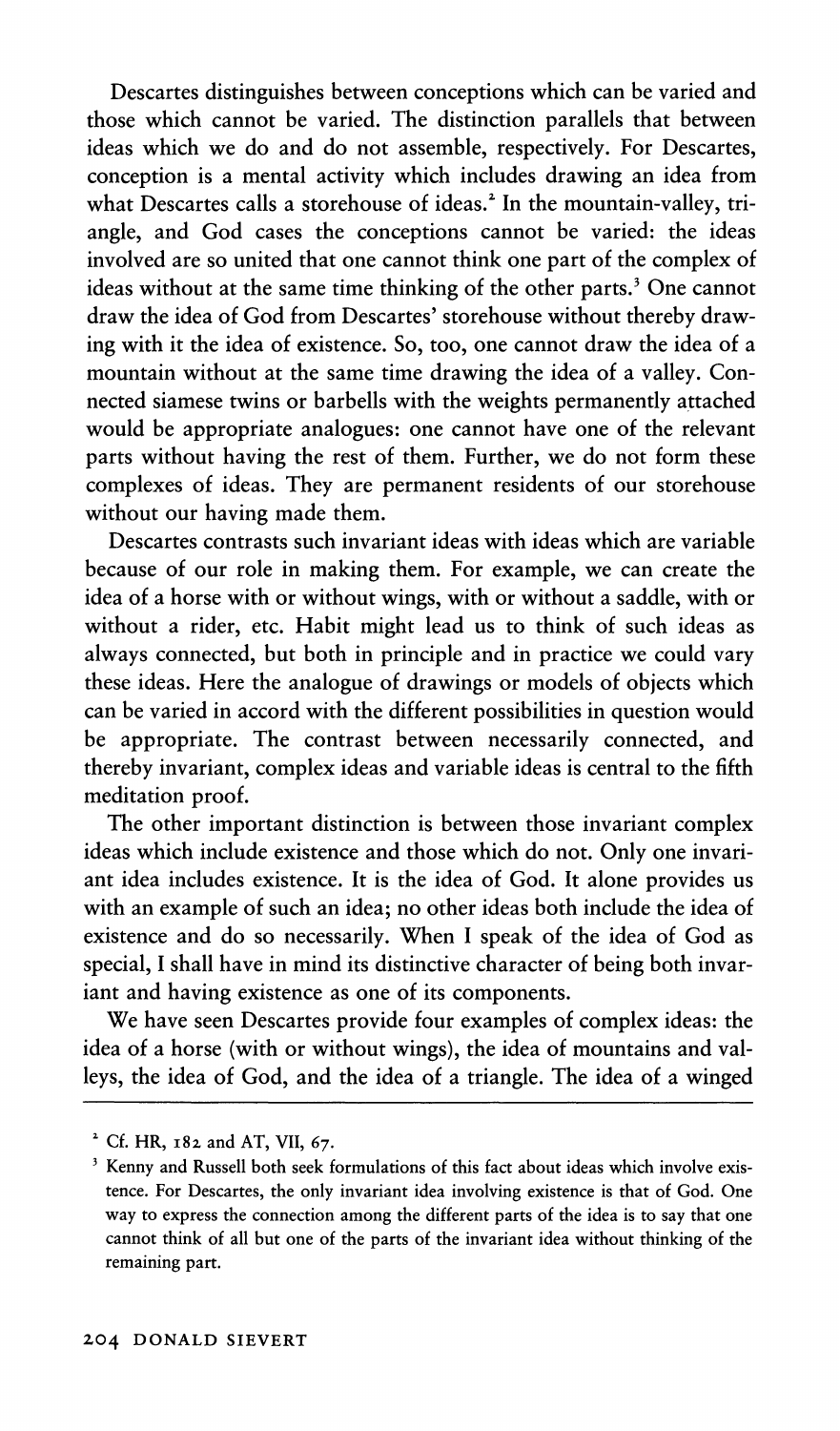**horse is the sole variable idea on the list: the connection between the idea of a horse and the idea of wings is contingent (variable). The other complex ideas all consist of necessarily connected ideas. Among these, only the idea of God includes the idea of existence. Thus when we conceive of God, but only when we conceive God, we must conceive something as necessarily existing. This distinctive feature of the conception of God plays an important role when Descartes discusses the correspondence of our conceptions to things outside ourselves.** 

**Descartes tells us that from the fact that he cannot conceive a mountain without a valley (because the relevant ideas are necessarily connected) "it does not follow that there is such a mountain in the world." (HR, i 8 i; AT, VII, 66.) However, what does follow is "that the mountain and the valley, whether they exist or do not exist, cannot in any way be separated from the other." (HR, i8i; AT, VII, 66-67.) Descartes tells us several things: our conceptions, even our necessary conceptions, are one thing; there being things which answer to, correspond to, fall under, etc., our conceptions is another thing. There are different ways in which things can correspond to our conceptions: are there the things we conceive (Are there mountains? Valleys?), are they connected in the ways our conceptions represent them as being connected (If there are mountains and valleys, do they accompany each other)? Descartes maintains that our inability to think of mountains without valleys leaves open the possibility of whether or not there are mountains or valleys. He also maintains that if there are mountains and valleys they are connected as we think they are: mountains always occur with valleys.** 

**One could put Descartes' view in terms of essential and existential truth. On the one hand, there is the generality or essential truth that there are no mountains without valleys. We may understand this essential truth as the conditional claim that if there are mountains and valleys, then there is no mountain without a valley. In terms of our conceptions we can say that our ideas are so connected that we cannot conceive of a mountain without a valley. But the existence outside the mind of mountains and valleys, and their being connected as we conceive them to be, is another matter. Descartes may thus be said to distinguish between essential truths and existential truths.** 

**Essential truths specify necessary connections. They are, in Kant's phrase, eternal and unalterable for the reason that the connections on which they are based are eternal and unalterable.4 Our knowledge of** 

**<sup>4</sup> For Descartes, the connections among invariant ideas are, like all connections, ultimately of God's making. God could have made them differently. He tells Arnauld: "But I do not think that we should ever say of anything that it cannot be brought about**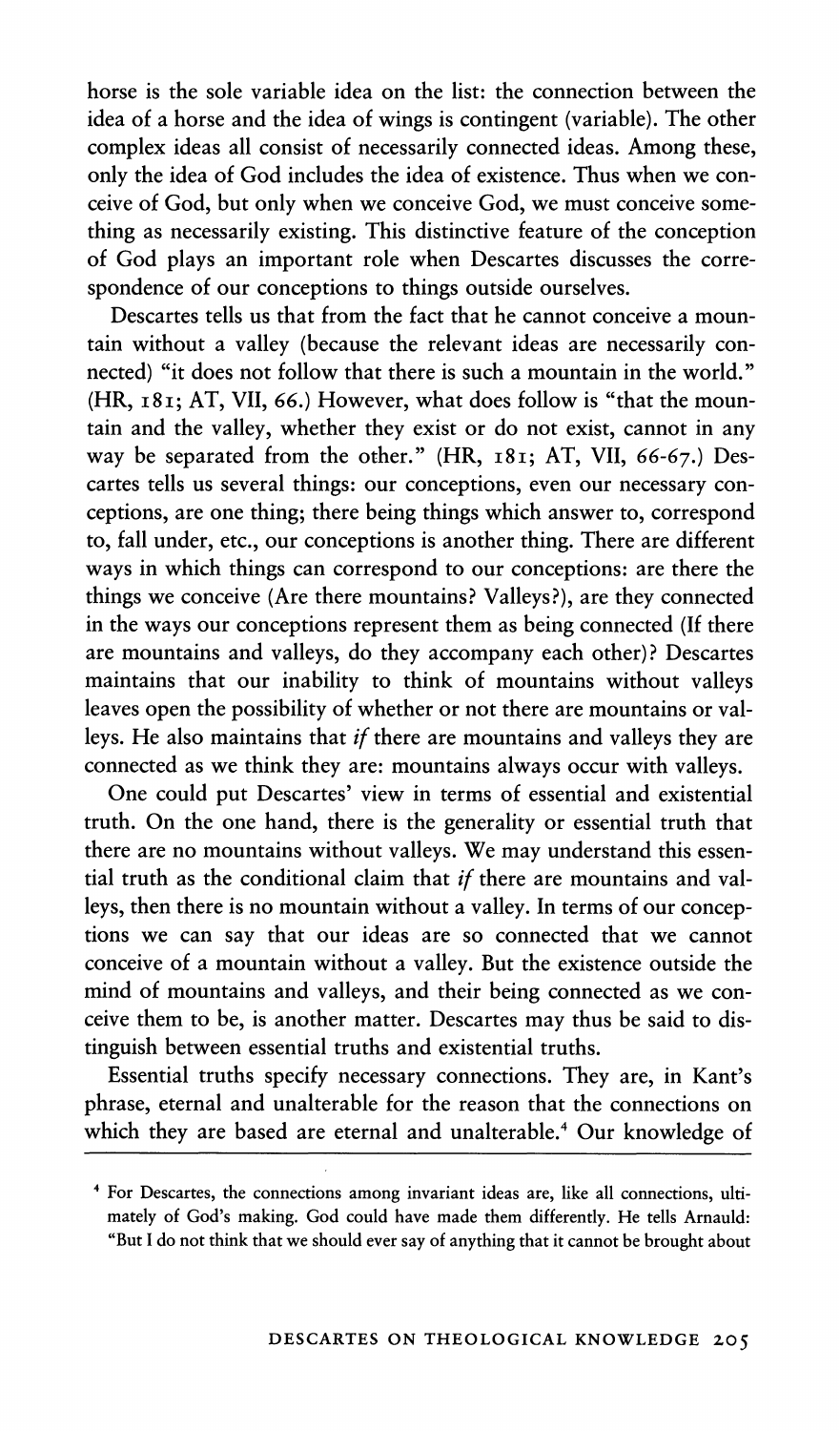**such truths is based solidly and solely on the ways in which we are constrained to think about the world and things in it. Existential truths deal with what there is in the world and how the contents of the world are arranged. These truths, at least so far as things outside the mind go, are not generally determined by the ways we think about the world. These distinctions are important in understanding Descartes' response to the objection about his theological proof. They enable him to accept the objection in a general way without accepting it in the special case of God.** 

**The objection is as follows: although it is true that one must conceive something in a certain way, it does not follow that there is an object, item, or thing outside the mind which accords with our conception. Thus although we cannot conceive God except as existing, it does not follow that there is an object, etc., God, which exists. Our conceptions are one thing; the existence of things corresponding to them is another thing. Descartes accepts the objection in the mountain-valley case but not in the God case. Why does he accept the objection in the one case but not the other? It will help if we understand how he thinks the objection applies to the one case.** 

**Descartes allows that it is true that we cannot conceive of a mountain without a valley. He allows also that it does not follow from this fact that there are mountains and valleys. I presume that the mountainvalley case is offered as prototypical and hence that Descartes believes generally that it does not follow from the necessary connections among ideas and conceptions that things must exist and exist as we conceive them. This point is a recurrent one in the meditations and reflects the two components of the demon possibility: the possibility that there may be no things corresponding to our ideas (because there are no things at all or because they are not arranged in ways paralleling our ideas); the possibility that even our most compelling thoughts may be false.5 Throughout the meditations Descartes is prepared to admit, on the one hand, that there are truths which are indubitable in that we cannot think their denials. But on the other hand he doubts just such claims, sometimes by questioning the correspondence of our conceptions to** 

**by God. For since everything involved in truth and goodness depends on His omnipotence, I would not dare to say that God cannot make a mountain without a valley, or that one and two should not be three. I merely say that He has given me such a mind that I cannot conceive a mountain without a valley, or an aggregate of one and two which is not three, and that such things involve a contradiction in my conception." See Anthony Kenny, Descartes - Philosophical Letters (Oxford: Clarendon Press, 1970), pp. 236-37 and AT, V, 223-24.** 

**<sup>5</sup> For helpful elaboration of this issue, see E.B. Allaire, "The Circle of Ideas and the Circularity of the Meditations," Dialogue, Vol. II (i966), pp. 131-53.**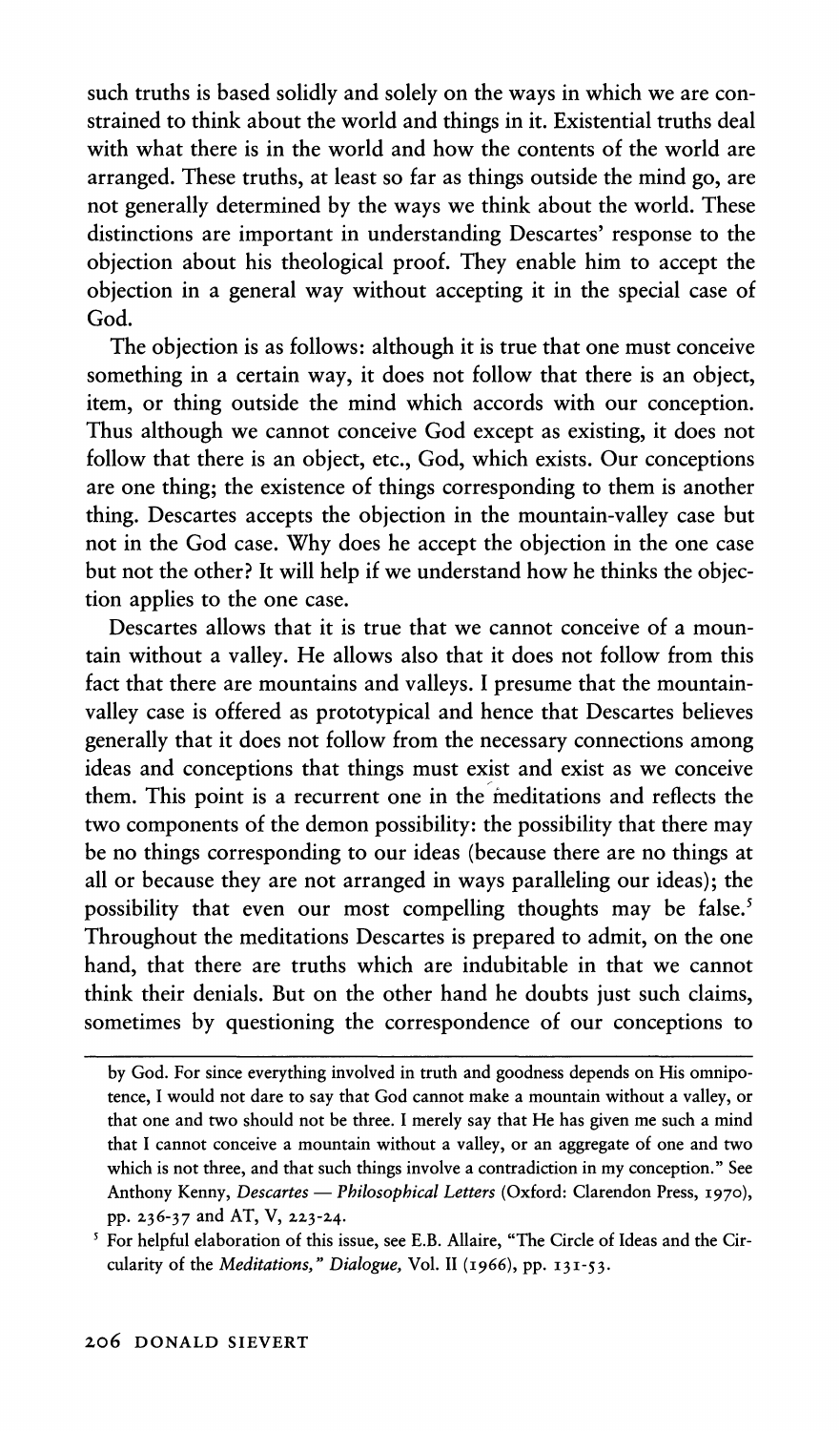**things outside our minds. Indeed, Descartes emphasized in the earlier meditations that we ought to proceed as if there are no things which are as we conceive them unless and until we have proven otherwise. But in the fifth meditation he moves the contrast between essential and existential truths to the fore.** 

**Descartes is prepared to grant the objector that as far as existential truths go, one may not draw conclusions on the basis of essential truths. Essential truths are known solely by studying ideas. Because of this, one is unable to draw conclusions about things outside the mind: given the contrast between essential and existential truths, essential truths do not determine existential truths. In the mountain-valley, triangle, and horse cases, we distinguish the two kinds of truth. And Descartes accepts the objection in these cases. But suppose one cannot draw the distinction between essential and existential truths across the board. Then, perhaps, one may be able to make inferences about how things outside the mind are on the basis of how things are conceived. Descartes bets on this possibility.** 

**Recall that the God case is special. Not only is the claim that God exists an essential truth but it is a distinctive essential truth in that it involves existence. For Descartes, this distinction makes all the difference he needs.' According to him, the objection applies in every case but that of God. My educated guess is that he believes that the contrast between essential and existential truth cannot be drawn in the God case. And he believes that because this is so one cannot make the distinction between thinking God exists and God's existing. Loosely put, one cannot parse off God's existence from His essence.** 

**Descartes' point is this: where one can distinguish between what something is like if it exists and whether that something exists, one may distinguish between how we conceive something to be and how it actually is. But where existence is part of what something is like, one cannot draw that distinction: existing is a very part of what the thing is like and hence the thing exists. The pertinent case is, of course, the case of God.** 

**<sup>6</sup>Descartes says at HR, i82 and AT, VII, 68: ". . . There is a great difference between false suppositions . . . and the true ideas born within me, the first and principal of which is that of God. For really I discern in many ways-that this idea is not something factitious, and depending solely on my thought, but that it is the image of a true and immutable nature; first of all, because I cannot conceive anything but God himself to whose essence [existence] necessarily pertains...." Here we see Descartes telling us that the distinctiveness of the idea of God shows that God exists. Notice also that he states his view in terms of an idea's being an image of something. This shows his interest in seeing the proof in idea-thing terms.**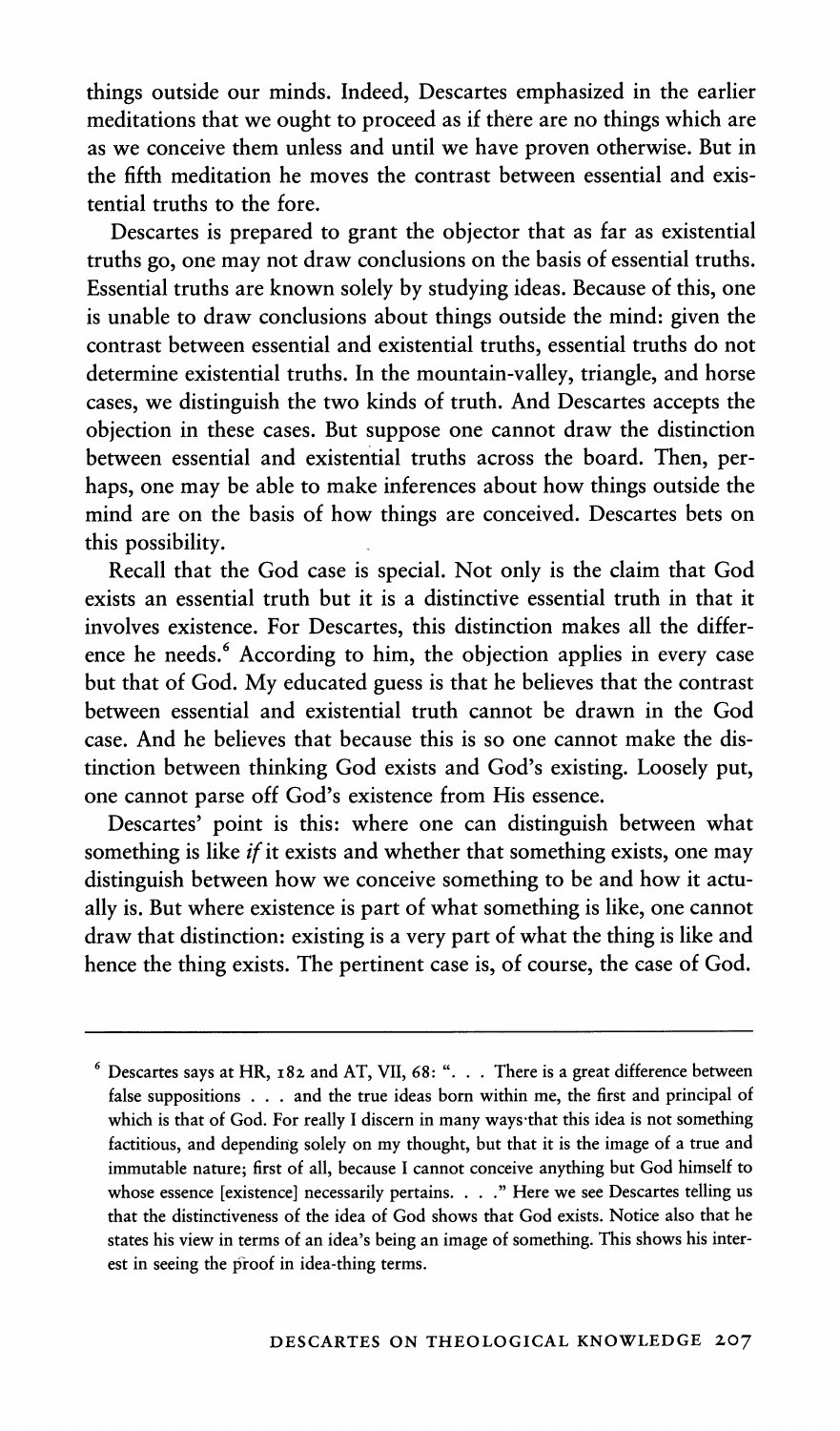**I grant the difference Descartes emphasizes between the God case and the others, but I deny that the difference makes a difference to the objection in question. As I see it, the idea-thing distinction cuts across the essence-existence distinction. Even if the idea of God is sui generis in being the one and only conception involving existence necessarily, this is a fact about the idea and conception themselves. To be sure, it is a distinctive fact. But, as such, it permits no inference about the nature of things outside the mind. In the end, this is the point of the objection.** 

**In short, Descartes believes that the difference he emphasizes between the God case and all others is decisive and so he believes that the objector has been disarmed. He believes, correctly, that he has shown a difference between the God case and all others. But he overlooks the distinction between ideas and things and the doubts he has raised by means of that distinction. Those doubts still apply to the God case, notwithstanding the special feature of that case. The objection stands, as I see it. Why does Descartes fail to see this point?** 

**What I have suggested thus far is that he fails to see the force of the objection because he focuses on the essence-existence distinction when the objection turns on the idea-thing distinction. Two other considerations come to mind. One is that Descartes does not develop his view of essential truth in light of the idea-thing distinction. The other is that Descartes tends to presume a kind of correspondence between ideas and things which is generally innocuous given his program but is problematic in the God case.** 

**When I say that Descartes does not develop his view of essential truth, what I have in mind is this. In the passages we have considered, he quite unself-consciously talks of the essence of God and the essence of triangles. What is not specified is whether the essences of which he speaks are those ideas which are in our mind, some other kind of thing outside our mind, or both. But that he means at least something in our mind is, I think, clear from those passages. He says: "I clearly see that existence can no more be separated from the essence of God than can its having its three angles equal to two right angles be separated from the essence of a (rectilinear) triangle, or the idea of a mountain from the idea of a valley." (HR, i 8 i; AT, VII, 66.) I presume that the three cases**  are intended to be viewed on a par and hence the transition from talk of **separation of essences to separation of ideas establishes that Descartes' views about essences are at the same time views about ideas. This being the case, when Descartes tells us that existence is a necessary part of the essence of God, we may take him to be telling us that the idea of existence is such a part of the idea of God. And while this may be so, that**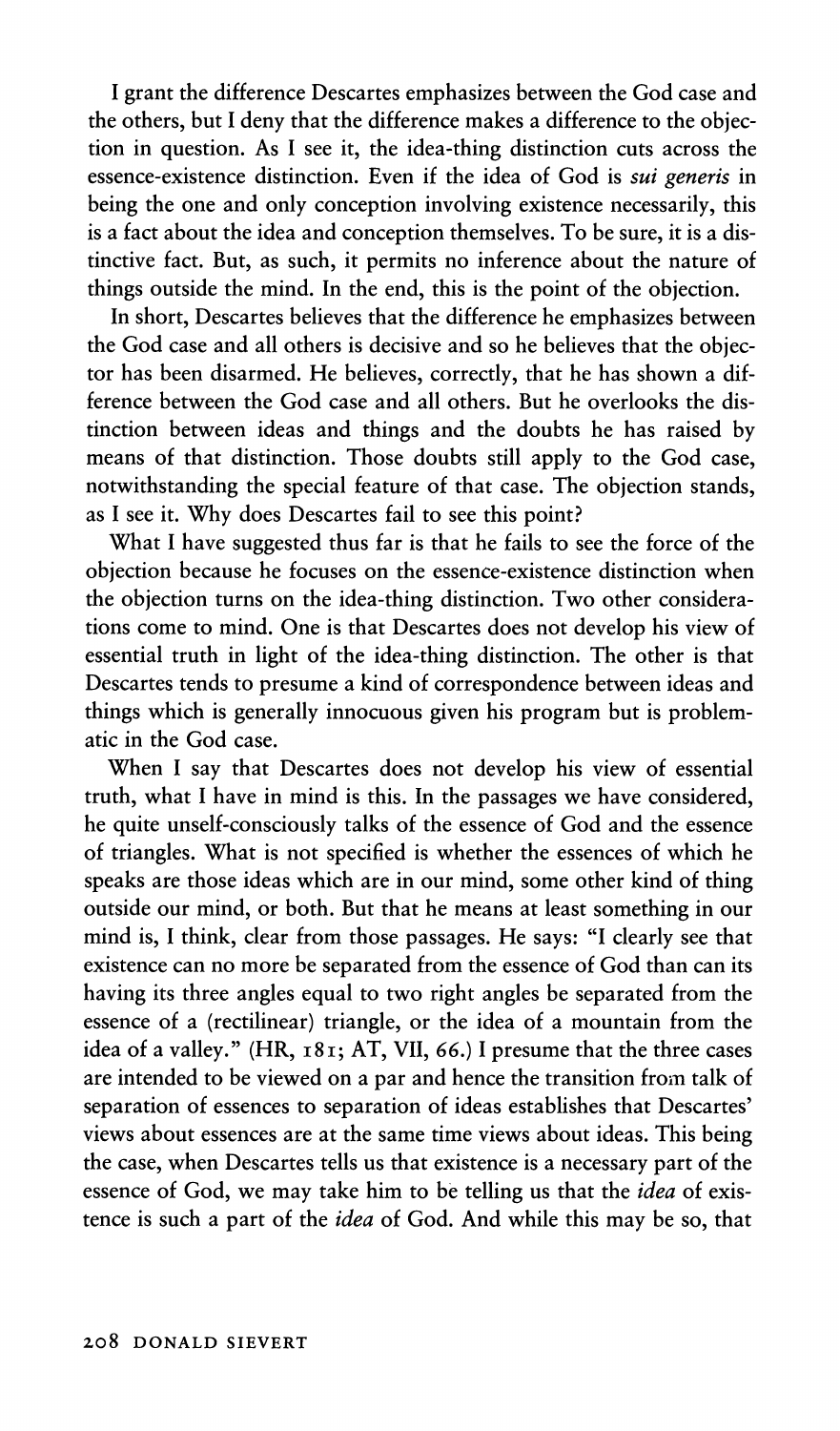**fact alone does not determine anything about the nature of God as an object, thing, or item outside the mind. In order to make such a connection, Descartes would have to develop his views on essential truths in light of the idea-thing distinction.7** 

**What Descartes says about the mountain-valley case illustrates what I call an innocuous presumption about the correspondence between ideas and things. He presumes a correspondence between necessarily connected ideas and the corresponding things if there are such things. To presume that much is not to presume that there are any things. The presumption yields essential truths without yielding existential truths. In the case of God, the idea of existence is necessarily connected with the remainder of the idea of God and Descartes seems to conclude from this that the essence-existence distinction is obliterated. He seems to conclude further that he may assert a correspondence between the theological idea and things. By making the innocuous presumption he may grant the objection in a general way by pointing out the essence-existence distinction. But by also dwelling on the special features of the God case and what looks like the obliteration of that distinction, he may deny the objection applies in the God case. This is, for the reasons I have given earlier, a mistake. Once one invokes the contrast between ideas and things, it is always relevant for a Cartesian to ask: how does one know that things exist in conformity to ideas and conceptions?** 

**Descartes is not so single-minded iii dismissing the objection as my discussion thus far suggests. He goes still further in accepting the objection when he says in one of the passages cited earlier:** 

**While from the fact that I cannot conceive God without existence, it follows that existence is inseparable from Him, and hence that He really exists; not that my thought can bring this to pass, or impose any necessity on things, but, on the contrary, because the necessity which lies in the thing itself, i.e., the necessity of the existence of God determines me to think in this way. (HR, i8i; AT, VII, 67.)** 

**One point, again and in effect, is that facts about ideas do not determine facts about things. But rather than denying that there is any correspondence between ideas and things, Descartes maintains that there is such a correspondence: in some way, the very basis of the specialness of the idea of God is determined by the necessity of the existence of God. The** 

**<sup>7</sup>I assume that Descartes does not avail himself of Malebranche's commitment to seeing things in God. And I see no reason to maintain that Descartes believes we see God's nature itself as opposed to a representation, in the mind, of that nature. Alan Gewirth's effort in this area bears study. See his "The Cartesian Circle Revisited", Journal of Philosophy, Vol. 67 (October 5, 1970), pp. 35-57. See also Harry Frankfurt, "Descartes on the Creation of the Eternal Truths", The Philosophical Review, Vol. 86 (January, 1977), pp. 36-57.**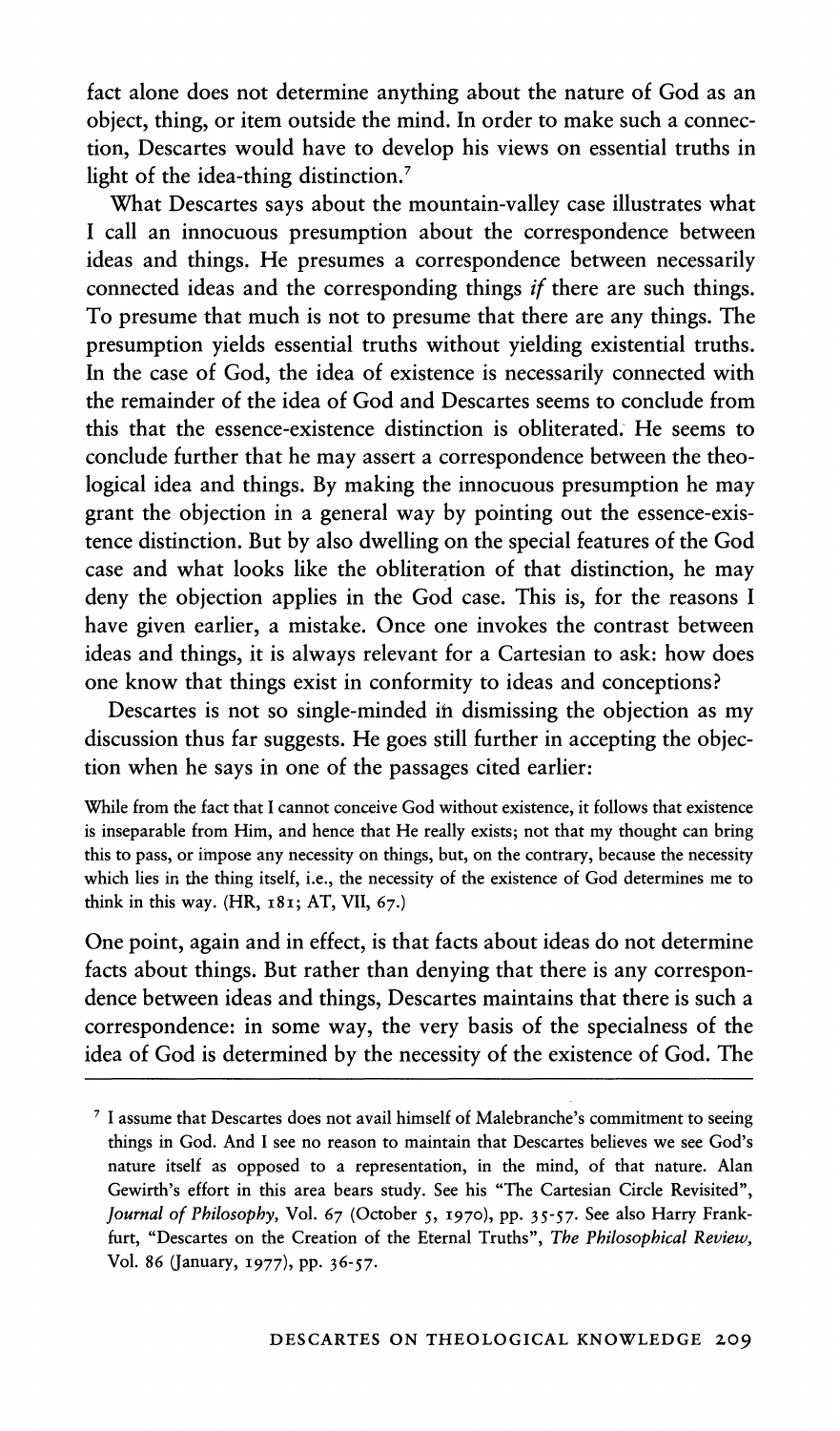**correspondence is between ideas and things but directionally, as it were, the determination is in the direction from the thing to the idea. This claim supports my attribution of a presumed correspondence. It also shows that Descartes may be prepared to accept the objection to his theological proof after all.** 

**He concedes that his thought cannot "bring to pass" the existence of God or "impose any necessity on things" and I take these to be ways of granting the import of the objection.** 

**At the same time, the remarks we are now considering turn us in another direction. If their upshot is that it is not that God exists because I think, and think necessarily, of Him as existing, but, rather, that I think of Him as existing because He necessarily exists, then we are confronted anew with the question of how do I know that He exists and exists necessarily? Descartes must establish independently of the discussion we have considered that God exists. The only other attempts in this direction occur in the third meditation and hence it will be appropriate if we turn our attention there.** 

# **II. The Third Meditation Proof**

**The third meditation proof is complex and complicated. But I think that its gist may be captured relatively easily. Imagine an inventory of two sorts of things, ideas on the one hand and things outside the mind on the other. Imagine, also, arranging the items on each list according to the perfection, putting the most perfect things and the ideas of the most perfect things at the top of the respective lists. The notion of perfection is never spelled out by Descartes, but one gathers that it has to do with "nearness to God" in nature: men are more like God because they share more of his characteristics than other things such as horses do;**  then again, horses are more like God than stones are, etc.<sup>8</sup> A thing's **place on the list of things is a function of how closely the thing's nature resembles the nature of God whereas the place on its list for an idea is a function of the place of the thing the idea purports to represent on the list of things. Our two lists will in fact be very similar, although it is very important to emphasize that the one is a list of ideas and the other is a list of things.** 

**<sup>8</sup>HR, i6i-66; AT, VII, 40-46.**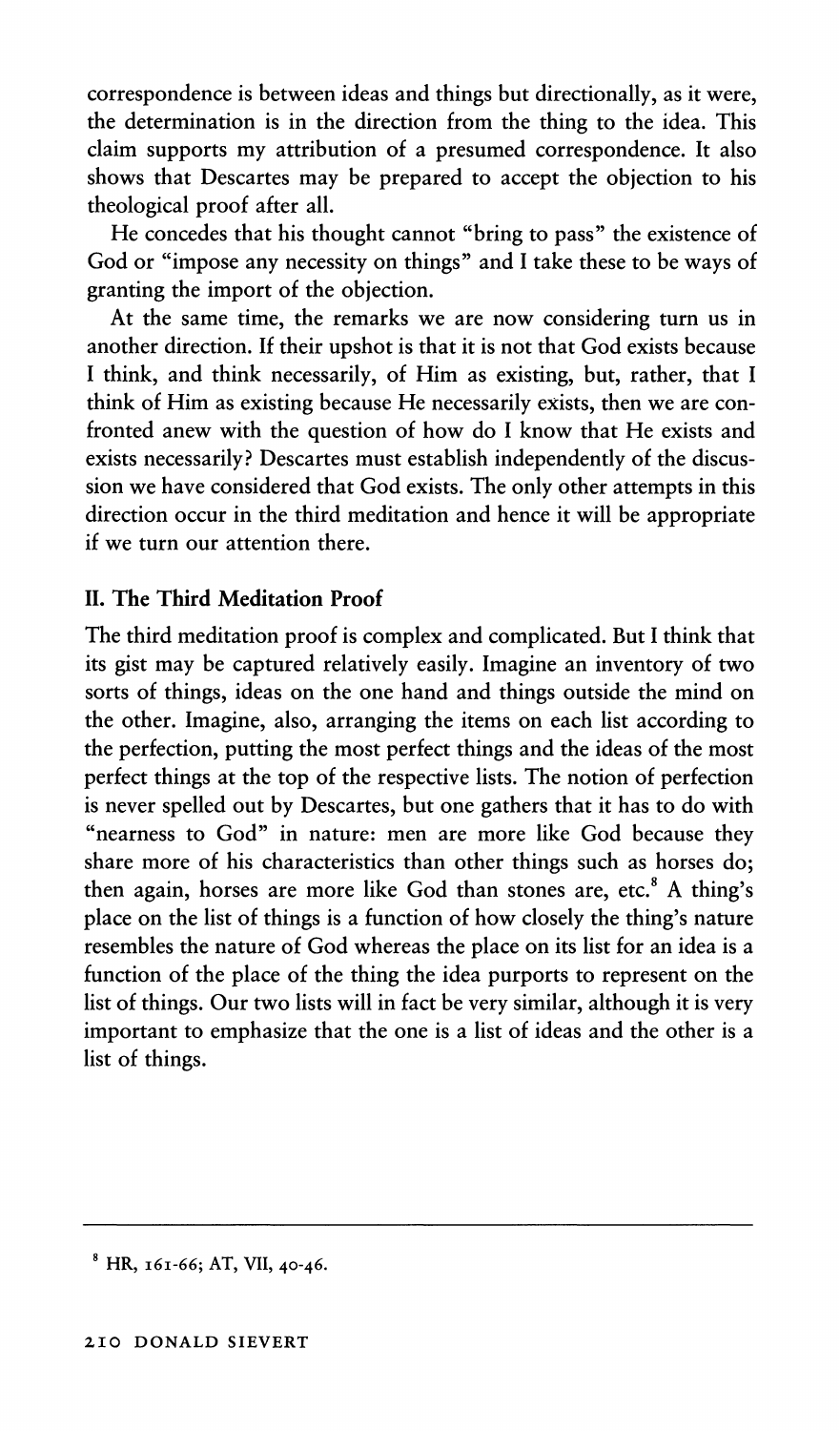| Ideas  |    | <b>Things</b> |
|--------|----|---------------|
| God    |    | God           |
| angels |    | angels        |
| man    |    | man           |
| plants |    | plants        |
| stones | ×. | stones        |

**It is also important to emphasize that one may draw up such lists hypothetically. That is, one need not know of the existence of such things in order to list them. This is precisely Descartes' situation in the third meditation where he has denied knowledge of things and yet nevertheless wants to talk about hierarchies of things and correlative hierarchies of ideas.** 

**The third meditation leaves no doubt that Descartes sees the proof of the existence and goodness of God in idea-thing terms. That is, he makes it clear that what he hopes to do, and what he thinks he succeeds in doing, is to demonstrate a correspondence between the idea of God and an item, God Himself, outside his mind. The crucial moves then are determined by the ways in which Descartes establishes connections between ideas and things generally and between the idea of God and God Himself in particular.** 

**Descartes proceeds by presenting certain causal principles and discoveries about ideas.9 The combination of the two enable him to argue that God exists. The causal principles are that every idea has a cause and that every idea ultimately has a cause which has at least as much formal reality as the idea has objective reality. In terms of our lists, the second principle becomes: every idea must ultimately be caused by a thing at least as high on the list of things as the thing the idea purports to be about. For later purposes, it is worth restating the claims as conditionals: if there are ideas, they have causes, and if there are ideas and if they have causes, then their causes are things at least as high on the list of things as what a given idea purports to be about.** 

**Another important element in the third meditation proof has to do with the existence and nature of ideas. One gathers that Descartes introspects, or discovers with his mind's eye, items which he categorizes as ideas. Among ideas, he draws distinctions on the basis of their representational character: ideas purport to represent different kinds of things, things varying in perfection. Those ideas purportedly representing the least perfect things are those which represent mere material things. In between, as on our list, are ideas of things intermediate** 

**<sup>9</sup> Ibid.**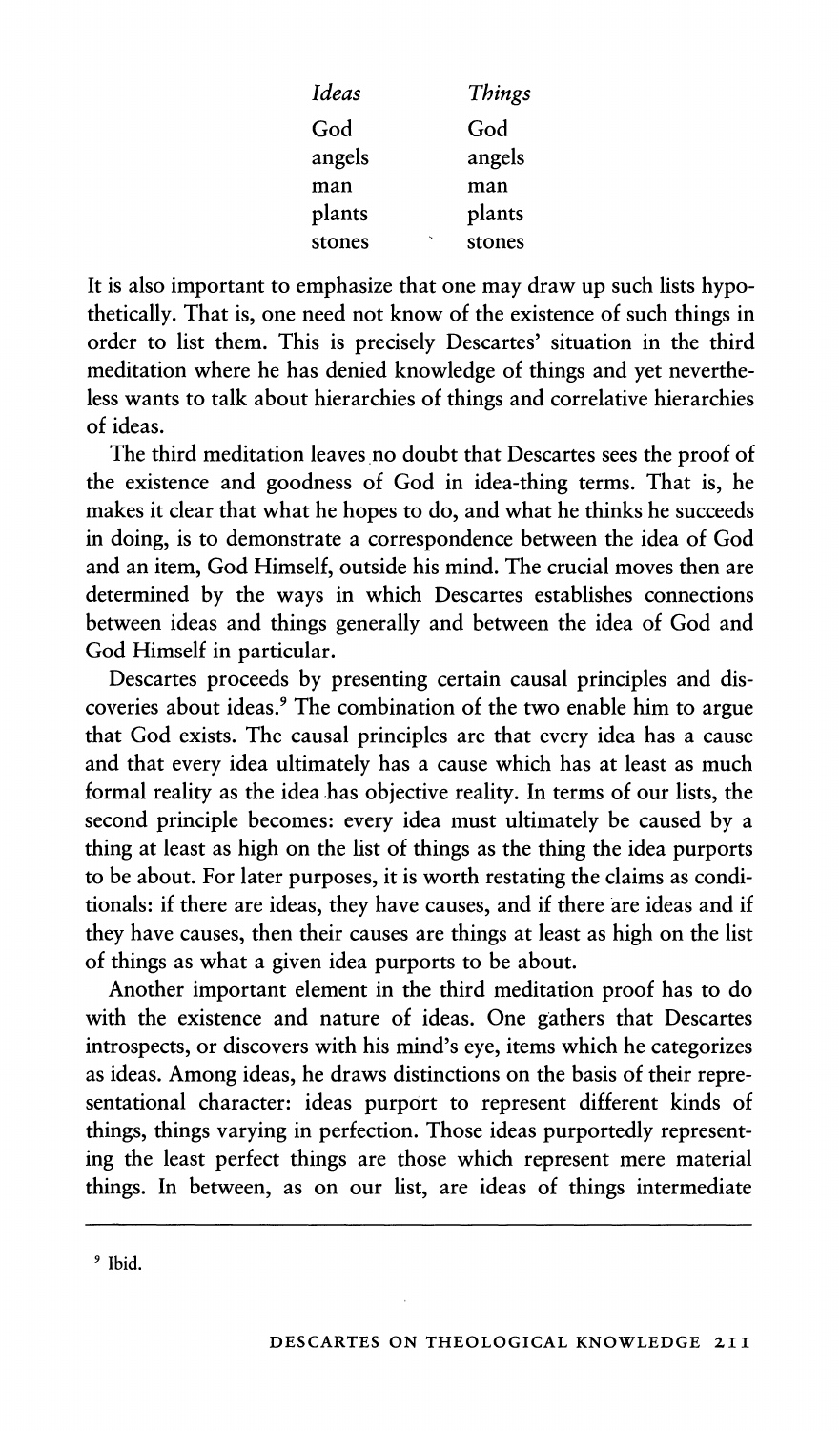**between mere material things and God. Of course the idea which purports to represent the most perfect thing is the idea of God.** 

**The proof of the existence of God goes as follows. Having discovered items which he categorizes as ideas, and having ranked them according to what they purportedly represent, he invokes the causal principles. So doing, he is in a position to proclaim that the idea of God must be caused by something and, more specifically, it must be caused by something at least as perfect as what the idea purportedly represents, namely God Himself. In other words, the only thing capable of causing the idea of God is God Himself.** 

**The gist of the argument is thus quite simple: Descartes discovers specific ideas in himself, applies causal principles to the ideas, and infers that God must exist as cause of the idea of God. As I see it, the difficulty with the argument is the acceptance of both the causal principles and the implications of their application. As far as I can tell, the earlier doubts apply to the use of the causal principles and the implications of that use. At the least, Descartes does not show us how he overcomes his earlier doubts. In effect, he presumes he overcomes them. In order to make my case, I shall rehearse his earlier doubts and then comment on their applicability to the third meditation proof.** 

**In the first meditation, Descartes doubts mathematical truths even though they "contain come measure of certainty and an element of the indubitable" and even though "it does not seem possible that truths so clear and apparent can be suspected of any falsity." (HR, 147; AT, VII, zo.) The mechanism of doubt is the demon possibility, the possibility that mathematical claims are as just described but nonetheless false as well as the more general possibility that he has all his ideas and judgments without there being any corresponding mind-independent objects at all. Doubt of claims like mathematical ones in their compelling character occurs in the second meditation.** 

**In the wax example Descartes maintains that he may have a clear and distinct perception of the wax which is false. This emerges when he announces having arrived at a clear and distinct perception (HR, 155; AT, VII, 31) of the wax but then reminds us of the previous doubts about bodies. In context, he takes the important point to be that even if false a clear and distinct perception establishes the existence of himself as a thinking thing. For my purposes, the important point is the possibility of a false clear and distinct perception. Descartes returns to this point at the outset of the third meditation.'0** 

**<sup>?</sup> I discuss this doubt in "The Importance of Descartes' Wax Example", Ratio, Vol. XXI, No. i, pp. 73-84. For the third meditation doubt, see HR, 158-59 and AT, VII,**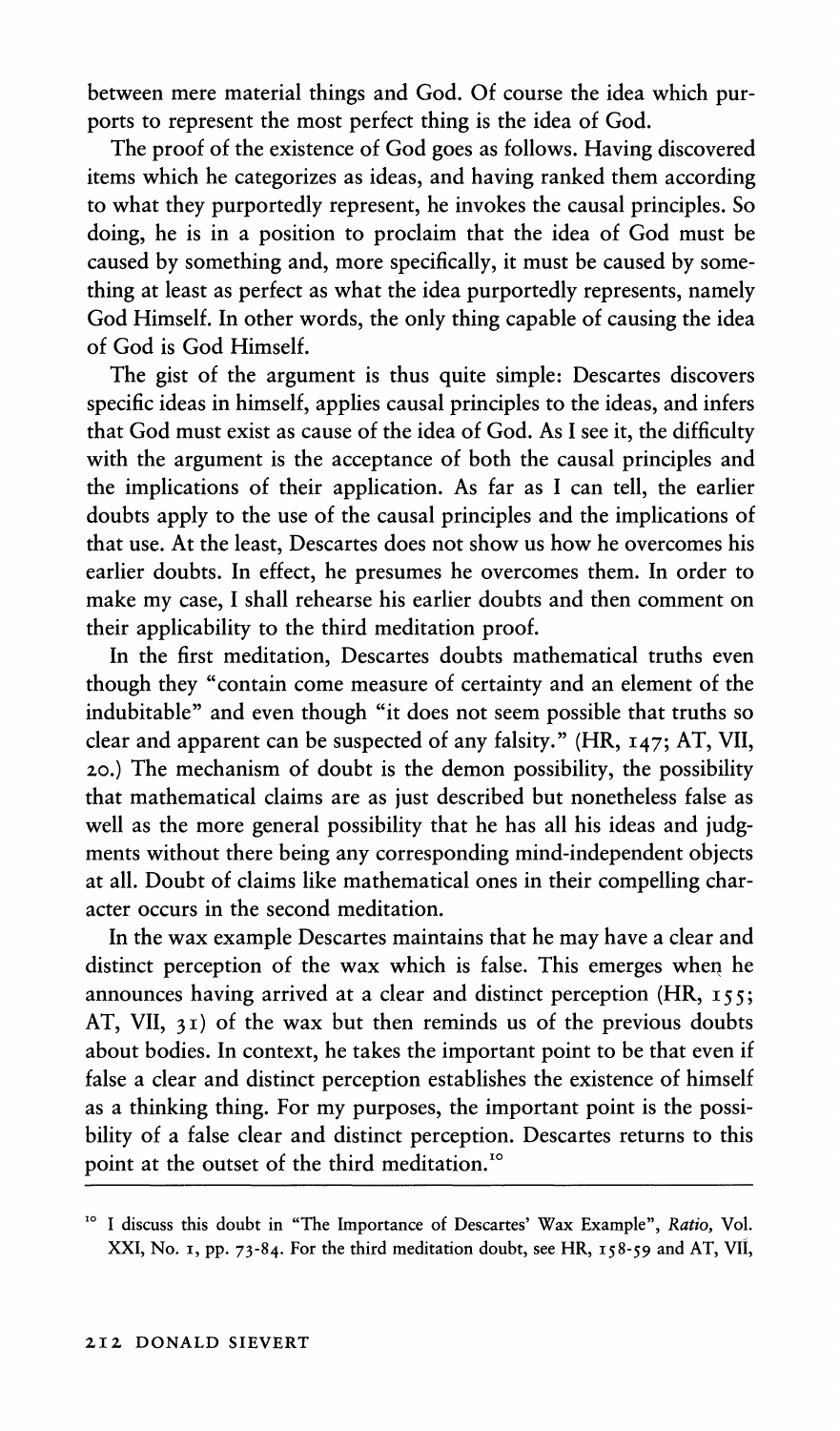**He begins the third meditation by pointing out that if he establishes a truth in the second meditation, as he thinks he does, then he ought to be able to extract some sort of standard of truth which, it is hoped, he can use elsewhere to expand his knowledge. He introduces clear and distinct perception in this regard. But as soon as he introduces the standard, he raises serious questions about it. He reminds us of the demon possibility:** 

**But when I took anything very simple and easy in the sphere of arithmetic or geometry into consideration, e.g., that two and three together made five, and other things of the sort, were not these present to my mind so clearly as to enable me to affirm that they were true? Certainly ifI judged that since such matters could be doubted, this would not have**  been so for any other reason than that it came into my mind that perhaps a God might **have endowed me with such a nature that I may have been deceived even concerning things which seemed to me most manifest .. . . I am constrained to confess that it is easy to Him, if He wishes it, to cause me to err, even in matters in which I believe myself to have the best evidence. (HR, 158-59; AT, VII, 35-36.)** 

**I take Descartes' thought to be: mathematical truths "pass" the criterion of truth by being matters of clear and distinct perception. But the demon possibility led him to conclude that even matters which seem "most manifest", matters involving "the best evidence" and mathematical truths may be doubted. Thus at least some clear and distinct perceptions are once more rendered doubtful.** 

**This position is awkward. Doubting matters that are "most manifest" or that involve "the best evidence" naturally raises the question of what would or could count as a certainty. Indeed, one wonders about the conviction that attends such matters. Descartes shares this wonder, for he responds to the doubt of the last passage by moving a kind of indubitability to the fore:** 

**And, on the other hand, always when I direct my attention to things which I believe myself to perceive very clearly, Iam so persuaded of their truth that I let myself break out into words such as these: Let who will deceive me, He can never cause me to be nothing while I think that I am, or some day cause it to be true to say that I have never been, it being true now to say that I am, or that two and three make more or less than five, or any such thing in which I see a manifest contradiction. (HR, 158-59; AT, VII, 36.)** 

**Descartes thus tells us that the degree of conviction which attends such matters, matters which he now tells us are such that their denials involve manifest contradictions, is great enough that he is tempted to cast the demon aside and maintain the indubitability of the kind of claims in question. But, he reminds us in the sequel to the above passage, there is the earlier demon-inspired doubt. The only way to eliminate this doubt is to prove the existence of a good God.**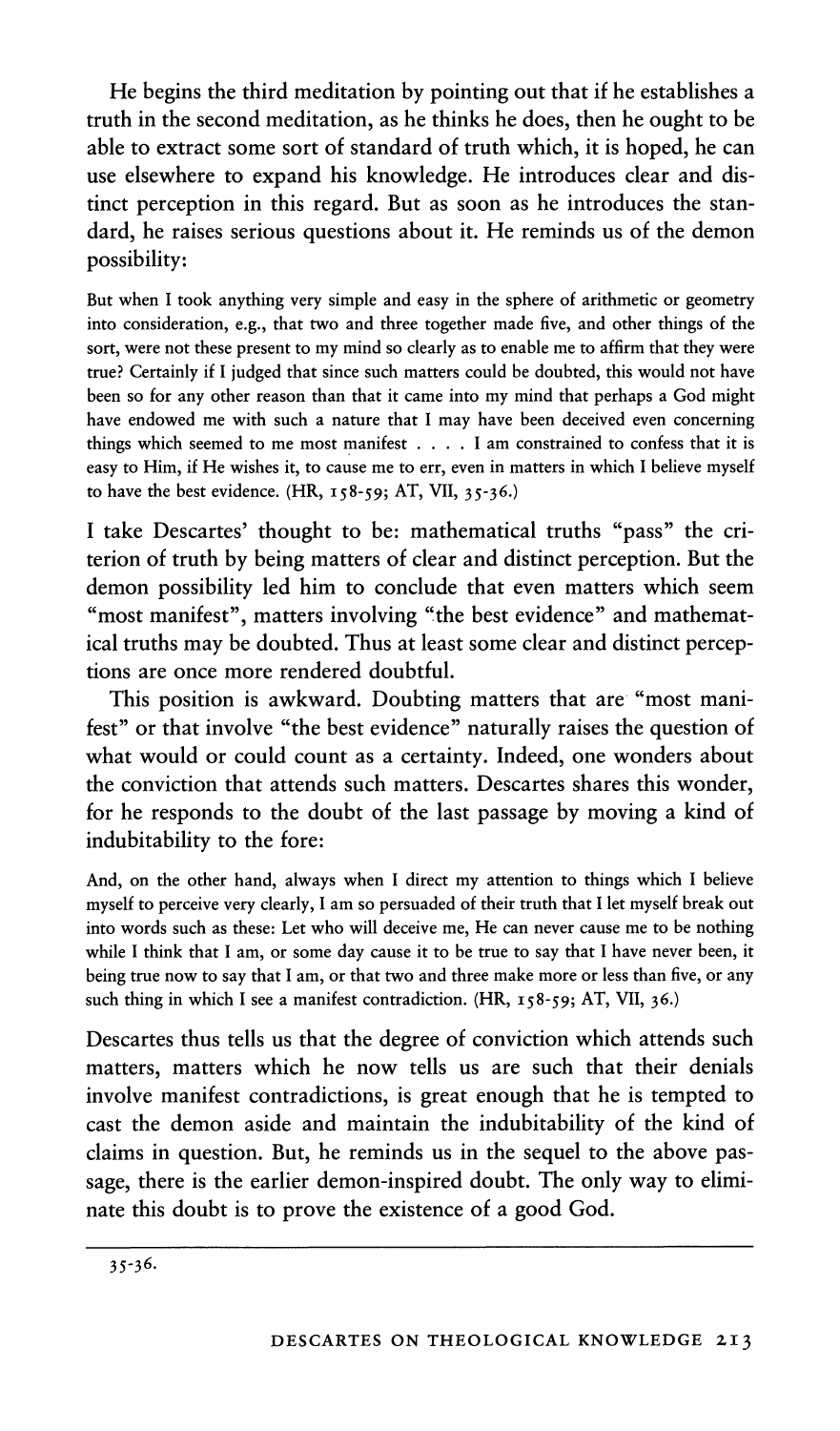**The awkwardness of Descartes' position remains: he has doubted claims that are "most manifest," that involve "the best evidence," claims whose denials involve "manifest contradictions," and which, nonetheless, have some sort of indubitability associated with them. The doubt that he raises is based on the possibility that in some way he may be wrong about compelling thoughts. This is one possibility that the demon represents. How does Descartes respond to this conundrum?** 

**Initially he sharpens the nature of his position: he knows of ideas in his mind and various attendant attitudes (HR, I58-59; AT, VII, 37). The immunity to error here seems based on some sort of direct, nonrepresentational awareness of the content of his mind. He wonders about knowledge of things outside him. Are there any ideas, and if so, which represent such things? He rejects several factors which cause him to believe in things outside him on the grounds that they are not responsive to the earlier doubts. Next he introduces both a causal principle and a means of knowing its truth: "Now it is manifest by the natural light that there must be at least as much reality in the efficient and total cause as in its, effect" (HR, i6z; AT, VII, 40). What is the natural light? Does it enable Descartes to navigate around his earlier doubts?** 

**Descartes says astonishingly little about the natural light. We need an explanation of how the natural light validates the causal principle, of how he may overcome the earlier objection that a demon may have created him with just such principles that he accepts as true but are in fact false. To point out that the causal principle, as well as the more specific forms of it which are used in the theological proof, are compelling thoughts is insufficient. Just such thoughts were doubted earlier. We need some reason for supposing that the causal principles are more than compelling thoughts. Apparently Descartes believes that introducing the natural light is helpful here. I fail to see how this is so.** 

**He does, in the third meditation, suggest that the natural light is a form of clear and distinct perception or else a catalyst for arriving at clear and distinct perception." For example, he tells us that the natural** 

**In the Principles Descartes explains that God is not the cause of our errors and then says: "And consequently all that we perceive clearly is true, and this delivers us from the doubts put forward above.** 

**Whence it follows that the light of nature, or the faculty of knowledge which God has given us, can never disclose to us any object which is not true, inasmuch as it comprehends it, that is, inasmuch as it apprehends it clearly and distinctly. (HR, Z3i; AT, IX, 38.)" Here also Descartes appears to assimilate the natural light and clear and distinct perception. In another place, he tells us that: ". . . In the case of our clearest and most accurate judgements which, if false, could not be corrected by any that are clearer, or by any other natural faculty, I clearly affirm that we cannot be deceived.**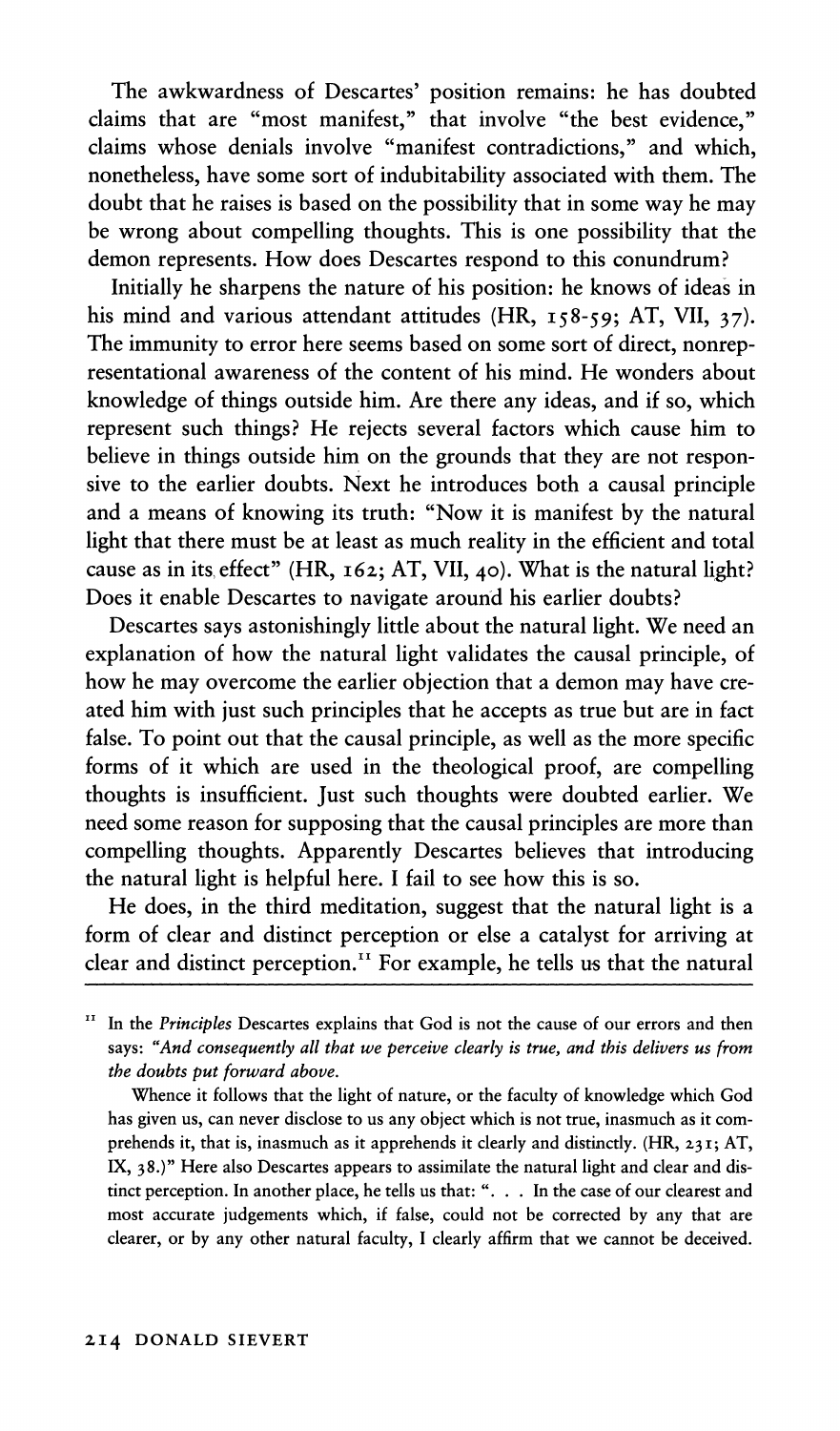# **light causes him to "know clearly" that ideas are representations which may be subsumed under general causal principles:**

**And although it may be the case that one idea gives birth to another idea, that cannot continue to be so indefinitely; for in the end we must reach an idea whose cause shall be so to speak an archetype, in which the whole reality [or perfection] which is so to speak objectively [or by representation] in these ideas is contained formally [and really]. Thus the light of nature causes me to know clearly that the ideas in me are like [pictures or] images which can, in truth, easily fall short of the perfection of the objects from which they have been derived, but which can never contain anything greater or more perfect.** 

**And the longer and the more carefully that I investigate these matters, the more clearly and distinctly do I recognize their truth. (HR, i63; AT, VII, 4z.)** 

**In other places, clarity and distinctness itself seems to carry the day:** 

And we cannot say that this idea of God is perhaps materially false . . . for . . . as **this idea is very clear and distinct and contains within it more objective reality than any other, there can be none which is of itself more true, nor any in which there can be less suspicion of falsehood. The idea, I say, of this Being who is absolutely perfect and infinite, is entirely true. . . . This idea is also very clear and distinct; since all that I conceive clearly and distinctly of the real and the true, and of what conveys some perfection, is in its entirety contained in this idea. (HR, i66; AT, VII, 46.)** 

**Indeed, the third meditation proof is replete with appeals to clarity and distinctness, and relatively few appeals to the natural light, once the natural light is introduced. But appeal to clarity and distinctness is not by itself helpful because such appeals were doubted earlier. Some additional factor must be introduced and explained if we are to see how clarity and distinctness may be employed after all.'2** 

**For, since God is the highest being He cannot be otherwise than the highest good and highest truth, and hence it is contradictory that anything should proceed from Him that positively tends towards falsity. (HR, II, 40-41; AT, IX, II3.)" Here Descartes does not assimilate the natural light and clear and distinct perception. Rather, what he tells us is that clear and distinct perception is the best (natural) faculty of knowledge that we have available. Presumably the natural light is no better than it.** 

<sup>12</sup> **Descartes recognizes this in several ways. One way is to tell us how trustworthy our clear and distinct perceptions are provided we have knowledge of the existence of a good God. He says of the atheist: "That an atheist can know clearly that the three angles of a triangle are equal to two right angles, I do not deny, I merely affirm that, on the other hand, such knowledge on his part cannot constitute true science, because no knowledge that can be rendered doubtful should be called science. Since he is, as supposed, an Atheist, he cannot be sure that he is not deceived in the things that seem most evident to him, as has been sufficiently shown; and though perchance the doubt does not occur to him, nevertheless it may come up, if he examine the matter, or if another suggests it; he can never be safe from it unless he first recognizes the existence of a God. (HR, II, 39; AT, IX, iii.)"**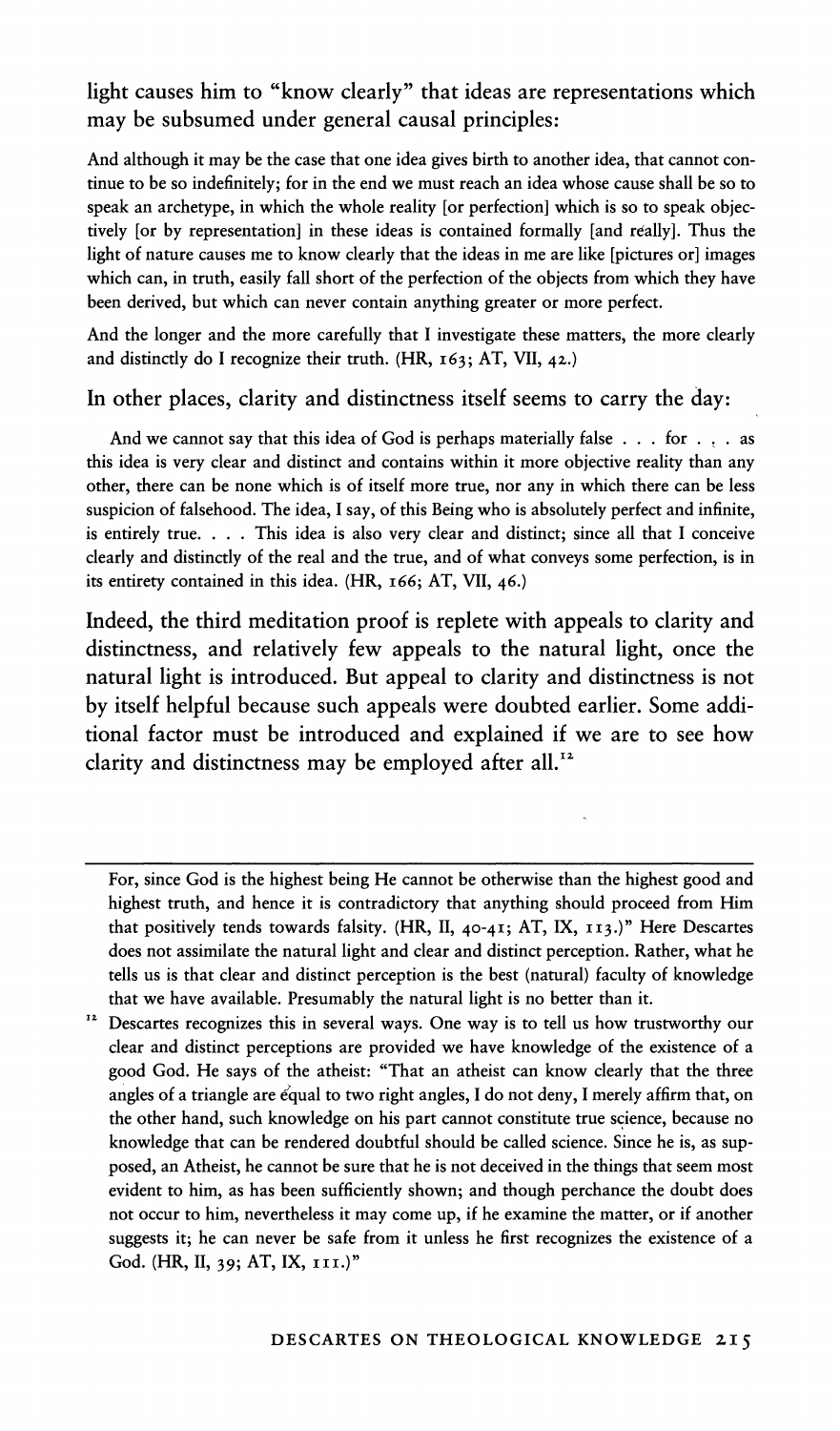**In sum, the third meditation introduces and employs a general causal framework. Descartes does not tell us why this framework has immunity to the earlier doubts about even claims which he found compelling. In other words, he does not tell us how the grounds for accepting the causal framework are better than the grounds for accepting claims he has doubted. Nor is it obvious that this is so. It is obvious that the causal framework, if accepted and applied to the idea of God, implies a relation between the idea of God in the mind and God, an item or thing outside the mind. Yet earlier Descartes doubted the correspondence of ideas to things outside the mind. He does not explain why this implied relation is above those earlier doubts. In the absence of such explanations I conclude that Descartes presumes that his causal framework and its implications overcome the earlier doubts. But he does not make it clear why he should presume this. This is one form of question-begging. Further, if the natural light is a form of clear and distinct perception (or even merely a catalyst to induce such perception as a decisive part of the proof), then I believe Arnauld's specific charge is sustained: clear and distinct perception is employed in the process which also is alleged to validate just such perception.** 

**If what I have been saying is correct, it is pertinent to ask: why does Descartes not see that his argument fails? Or, to ask the same thing differently, why does Descartes not respond to the serious earlier doubts? My answer here is similar to the one I gave about the fifth meditation proof. Descartes dwells on presumptions he does not make and so overlooks the ones he does make.** 

**The earlier doubts are essentially two: doubt about accepting claims which appear intellectually compelling, doubt about the correspondence of ideas to things. Descartes is more responsive to the idea-thing doubt. He goes to great lengths to introduce this issue and show that, consistent with the points of earlier meditations, many of his ideas may fail to represent things outside himself and that he may himself be the cause of them.** 

**Descartes insists in the third meditation that there are many ideas which do not require the kinds of thing they purport to represent for their causes.'3 As a thinking thing, Descartes may cause the ideas of stones, dogs, chairs, trees, and fish. He is a thing at least as perfect as these things, indeed, he could be the cause of a majority of his ideas. He calls attention to this fact in the meditation as if to reassure the reader (and himself?) that he does not commit "the principal error and commonest which we may meet with in them [ideas] . . . my judging that** 

**<sup>13</sup>HR, i64-65; AT, VII, 43-44.**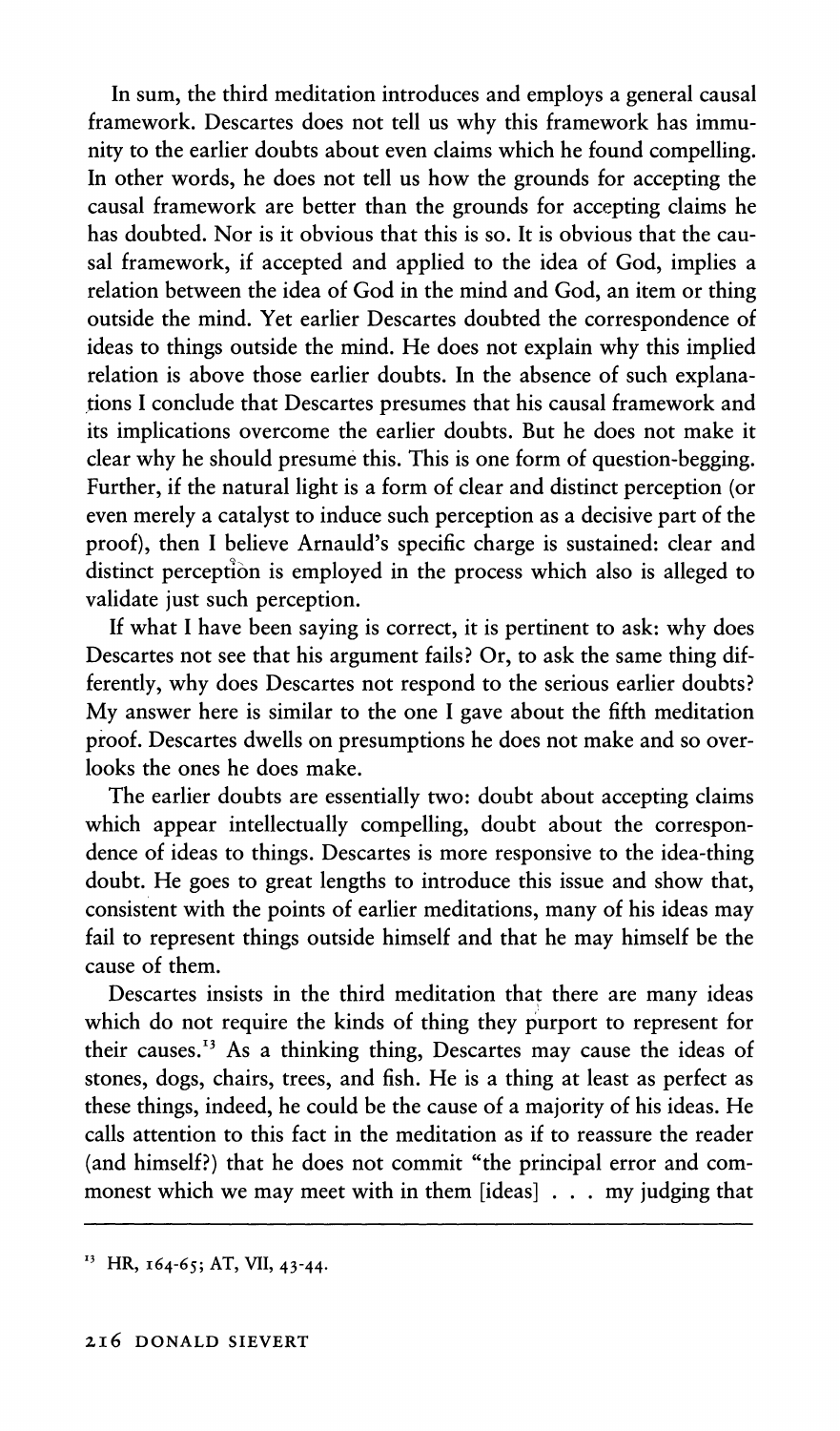**the ideas which are in me are similar or conformable to the things which are outside me." (HR, i 6o; AT, VII, 37.) There is a solid core of truth to this position: there are many correspondences which he does not take for granted. To dwell on these is to focus on the doubts about ideathing correspondence, to highlight cases in which such correspondence is not taken for granted.** 

**When Descartes offers his conclusion that God exists, we may ask why this idea-thing correspondence is not subject to the earlier doubts. No doubt Descartes thinks that he validly deduces the conclusion and so, for this reason, the earlier doubt is answered. Here it would be pertinent to ask about the introduction of the causal premises which lead to the conclusion, to ask about the soundness of the argument. There are several reasons the introduction of the premises might seem innocuous.** 

**One is that, as in the fifth meditation, I believe that Descartes sees the causal principles as expressive of necessary connections among ideas: he is compelled to think causally in certain ways, the causal principles express essential truths. Descartes never questions the knowledge he has of his own ideas. So the causal framework may appear indubitable, just as other essential claims are indubitable.** 

**The introduction of the causal principles may look safe to Descartes for another reason. They may be understood as conditional in character: if there are ideas, they have causes; if there are ideas and if they have causes, then their ultimate causes have at least as much formal reality as the ideas have objective reality. The principles may be understood as not requiring the existence of any things, or even ideas (other than the ones required for Descartes' causal thoughts), much less ideathing correspondence. So viewed the causal principles are again like the essential truths of the fifth meditation: conditional truths based on necessary connections known to obtain among ideas. So viewing the principles enables Descartes to avoid presuming idea-thing correspondence in introducing the principles. Thus Descartes may see himself as avoiding that particular doubt.** 

**Descartes, by focusing on the idea-thing correspondence issue and doubt, neglects to tell us why the causal principles may be seen as more than mere expressions of how he thinks. That is, he neglects the other doubt associated with the demon, the possibility that the causal principles are merely demonic implants. In turn, he neglects to provide an adequate justification for viewing the causal principles as more than such implants.**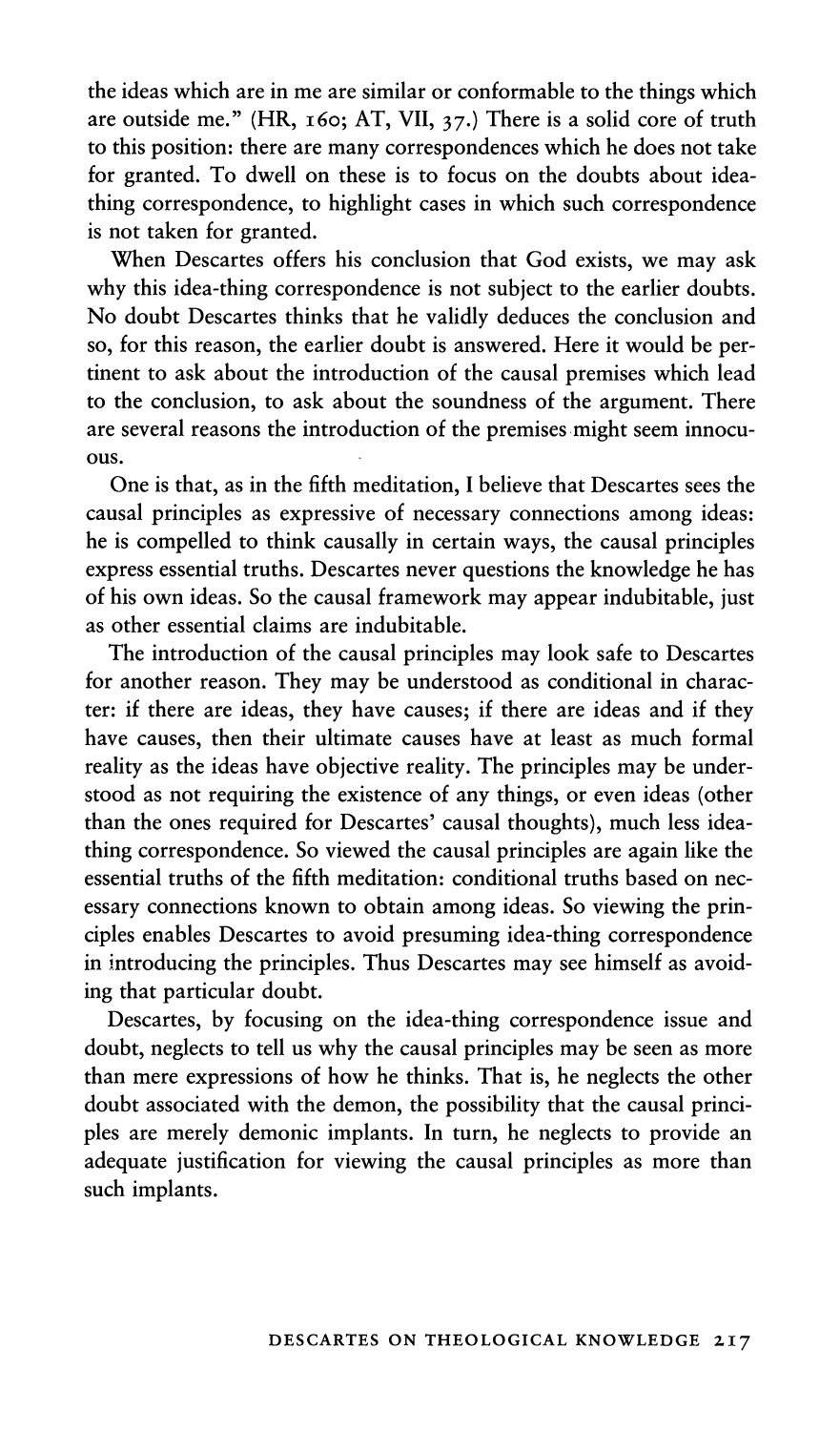**I have pointed out several reasons Descartes may not see the problems with his third meditation procedure. One is that he focuses on the idea-thing correspondence issue and moves to the fore the presumptions he does not make here. The others have to do with the seeming safety of introducing and employing the causal principles. Because they are conditional in character, they too appear to avoid idea-thing presumptions. And because they express necessary connections among ideas, they are indubitable by that very standard.** 

#### **III. Summary: Parallels Between the Fifth and Third Meditations**

**I think it is fair to say that the third meditation is structured around the issue of whether we can know that any ideas represent things and the effort to prove that the idea of God is "similar or conformable to" a mind-independent God. The objection from the fifth meditation, with its question of whether necessarily connected ideas represent things, raises the same issues. Thus although the proofs, e.g., the premises, differ, the general concerns are the same.** 

**In both meditations, Descartes indicates that facts about our thinking do not suffice to determine facts about things outside our mind or, more accurately, knowledge of facts about thought does not suffice for knowledge of facts about things. In the fifth meditation he denies that his thought imposes any necessity on things; in the third he mentions that "The principal error and commonest which we may meet with in them [ideas], consists in my judging that the ideas which are in me are similar or conformable to the things which are outside me."** 

**In both meditations, the idea of God is held to be special. Its specialness is different in the two cases: in the one it is the necessary inclusion of the idea of existence which is taken to be significant, while in the other it is the representation of something more perfect than himself which is the decisive factor. The former difference allegedly undermines the distinction between essential and existential truths, while the latter difference allegedly entitles Descartes to conclude that the cause of the idea of God had to be God Himself.** 

**Such differences notwithstanding, Descartes' own point from several places in the meditations that one may not infer facts about things from facts about thoughts remains. Descartes recognizes the need for what might be called a bridging principle, a principle spelling out the connection(s) between such facts in both proofs. To that extent he continually adheres to his own point. In the fifth meditation he believes the connection can be made when one realizes that the idea of God is such a special case that the contrast between essential and existential claims breaks**